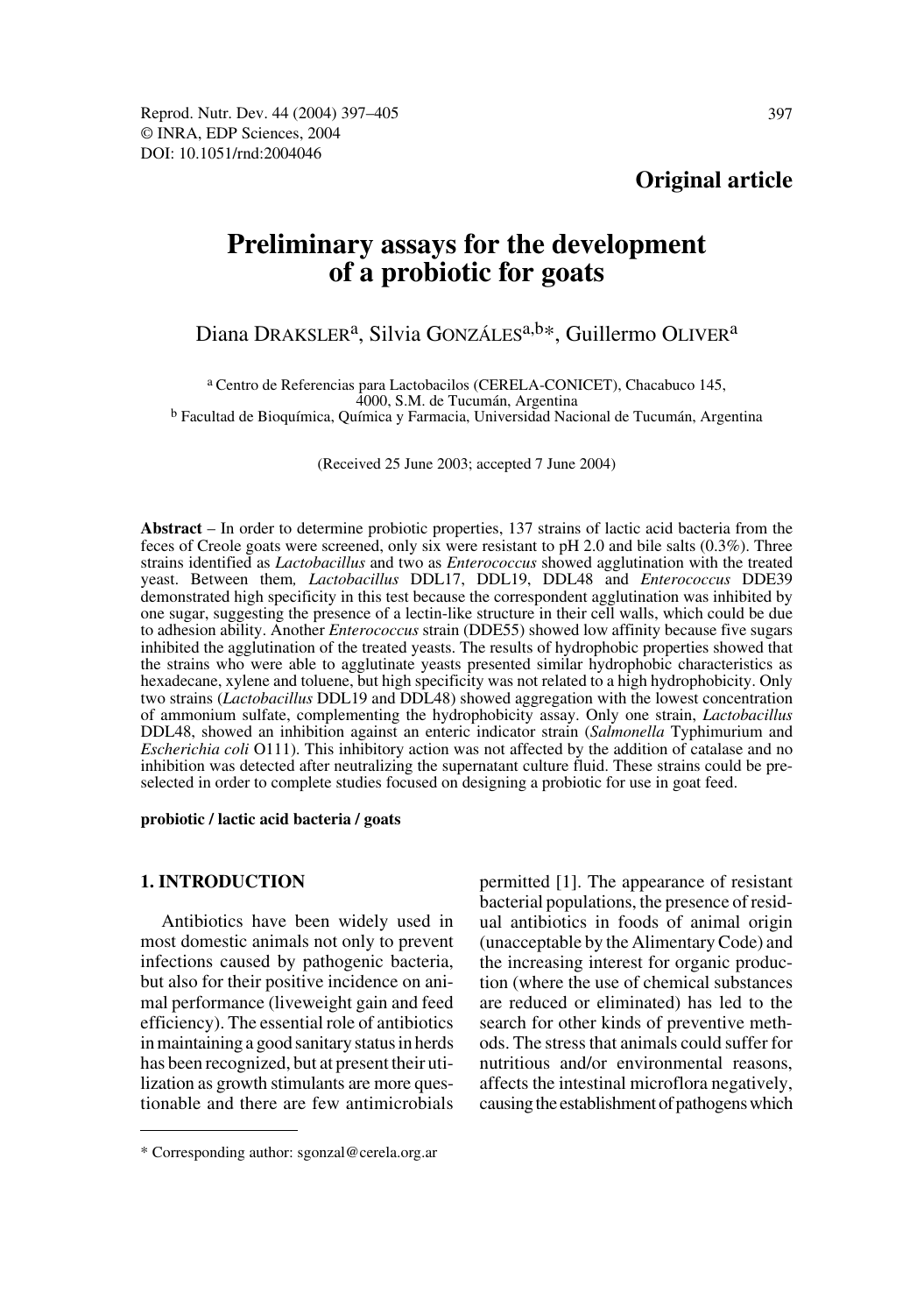cause diarrhea and/or bad absorption of nutrients [2, 3]. At the moment it is accepted, in a general way, that productive indexes from the herd are more significant and susceptible as indicators of illness, especially if they are of the subclinical type. The good sanitary status of livestock should include a program of preventive medicine. To reestablish the normal intestinal conditions, in recent years, the industry has begun to adopt probiotics, feed supplements composed of pure or mixed cultures of live microorganisms which affect human or animal consumers beneficently, achieving an intestinal microbial balance [4]. The administration of probiotic foods to animals represents an excellent alternative, avoiding the introduction of illnesses on the farm. Satisfactory results have already been obtained in calves, pigs, chickens and lambs, achieving a good general health and a better animal productive performance, translated by a higher live-weight gain, better feed efficiency and digestion and increments in milk and egg productions [5, 6]. Probiotics include *Lactobacillus*, *Bifidobacterium*, *Bacillus*, *Streptococcus*, *Pediococcus*, *Enterococcus* and yeasts like *Saccharomyces cerevisiae* and *S. boulardii* [5], and in particular *Lactobacillus* [7–9], *Bifidobacterium* [10, 11] and *Enterococcus* [12–15]. A probiotic microorganism that will be used as a microbial supplement in animal feeding, should survive and grow under rumen-like conditions, resist to gastric acidity and the presence of lisozyme, bile salts and pancreatic enzymes [4, 16]. These characteristics can be evaluated in vitro and can be used for strain selection [17]. The abomasum and duodenal acidities and the high concentration of bile in the intestine are the first factors to consider in probiotic selection. Probiotic microorganisms must be selected from specific host because particular gastrointestinal conditions of ruminants [16].

This study was designed to isolate, characterize and further select beneficial lactobacilli and bifidobacteria strains in order to elaborate a probiotic for the use in caprine feed.

# **2. MATERIALS AND METHODS**

## **2.1. Bacterial strains and culture conditions**

Lactic Acid Bacteria (LAB) were isolated from the feces of healthy Creole goats. The animals grazed on alfalfa, oats and Rhodes grass, and once a day they was received a ration of corn grain or wheat pellet.

The strains were isolated at the Technological Ecophysiology Laboratory of CERELA (Tucumán, Argentina) and were identified with API 50 CH and other complementary tests according to the criteria of Bergey's Manual of determinative bacteriology, 9th edition [18].

The nine strains used belonged to *Lactobacillus*: DDL17, DDL19, DDL48 and DDL51; *Bifidobacterium*: DDBA and DDB23 and *Enterococcus*: DDE39, DDE49 and DDE55.

Pathogenic strain *Escherichia coli* O111 was isolated from a goat kid suffering from enteropathology, and was characterized in the Bacteriology Service at the Universidad Nacional de Tucumán, Argentina. *Salmonella* Typhimurium and *Listeria monocytogenes* were provided for this Bacteriological Service.

All strains were activated by successive subculture in LAPTg broth [19] (lactic acid bacteria) or Brain Heart Infusion broth (Merck) (enterobacteria) and incubated at 37 °C for 12 h before use.

All strains were kept at –20 °C in LAPTg broth with 30% glycerol.

*Saccharomyces cerevisiae* was provided by the Planta Piloto de Procesos Industriales Microbiológicos (PROIMI), Tucumán, Argentina.

#### **2.2. Resistance to low pH and growth under acidity conditions**

The resistance of the isolates to pH 3.0 was tested as follows: overnight cultures of the isolates were centrifuged for 10 min at 3000 *g*. After resuspending the pellet in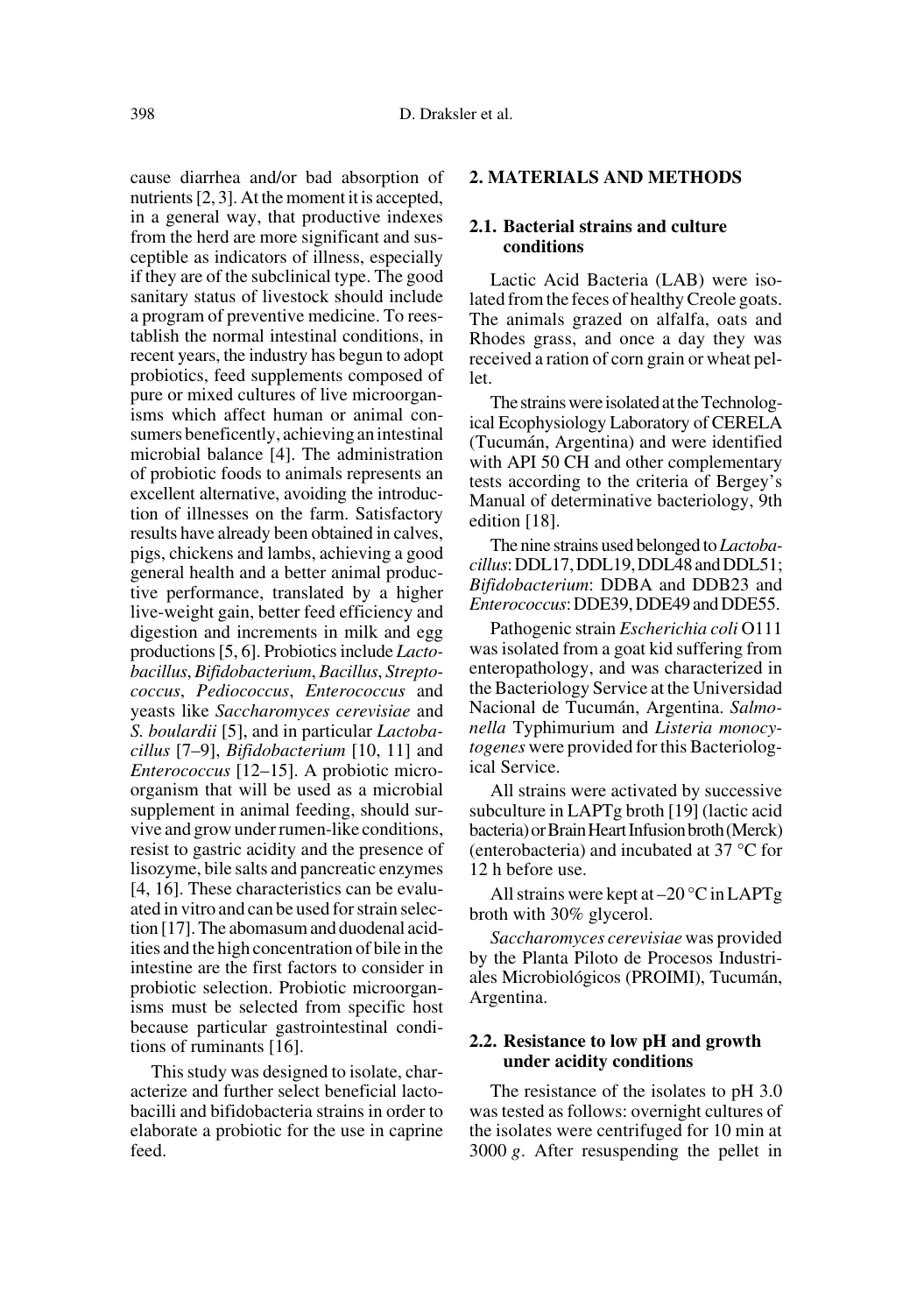**2.5. Detection of antibacterial activity**

The antibacterial activity was tested by the agar-well diffusion assay [21]. The indicator strains used were *Listeria monocytogenes*, *Salmonella* Typhimurium and *Escherichia coli* O111 (10<sup>5</sup>–10<sup>6</sup> CFU·mL<sup>-1</sup>). Seventyfive microliters of an overnight culture of indicator microorganism were mixed with 12 mL of Brain Heart Infusion (Merck) soft agar (0.7% w/v) at 45  $\degree$ C and poured into Petri dishes. After solidification, the wells of 5 mm diameter were cut into the agar plates and 30 µL of supernatant of the overnight probiotic culture were added to each well. The supernatants were obtained by growing the potentially inhibitory producer strain overnight in LAPTg broth at 37 °C. The cells were then removed by centrifugation (3 000 *g* for 15 min) and the supernatant was filtered through a 0.22  $\mu$ m pore-size filter (Millipore), adjusted to pH 6 with sterile NaOH 1 N, and treated with catalase  $(0.5 \text{ mg} \cdot \text{mL}^{-1}, \text{SIGMA})$  at 25 °C for 30 min. The treated cell-free supernatant placed in the wells was allowed to diffuse into the agar for 4 h at room temperature. The plates were then incubated at 37 °C and examined after 24 h for inhibition.

#### **2.6. Agglutination assay to study the production of lectin-like substances**

Lactic acid bacteria were grown in 5 mL of LAPTg broth for 16 h at 37 °C. Bacterial cells were collected by centrifugation (3000 *g* for 15 min), washed three times with phosphate buffered saline (PBS) pH 7.4 and suspended in PBS until a concentration of  $10^8$  bacterial cells·mL<sup>-1</sup>. Agglutination was monitored visually on microscopic slides by mixing 10  $\mu$ L of the sample with 5  $\mu$ L PBS pH 7.4 and 10 µL of a suspension of glutaraldehyde treated *Saccharomyces cerevisiae*  $(10^8 \text{ cells} \cdot \text{mL}^{-1})$ . The yeast cells were prepared by incubation in PBS with glutaraldehyde (1 mg·mL<sup>-1</sup>) for 1 h at 25 °C, washed

of  $10^7$  cells·mL<sup>-1</sup> it was diluted 1/19 in sterile saline solution at pH 3.0. After 0, 1 and 2 h of incubation at 37 °C, adequate dilutions were plated in selective agar medium and incubated at 37 °C for 48 h. The control assays were performed using a sterile saline solution at pH 7 as the diluent.

Overnight cultures of resistant isolates  $(100 \mu L)$  were cultured in 5 mL of LAPTg broth adjusted to pH 2 and pH 3 using 4 N HCl. Growth at 37 °C was spectrophotometrically monitored at 560 nm  $OD_{560nm}$  for 2 h at intervals of 15 min using a Spectronic 20, Bausch & Lomb. The appropriate dilutions obtained from each interval were plated into LAPTg agar medium and incubated at 37 °C for 48 h to determine the number of viable cells.

#### **2.3. Resistance to bile salts**

The strains able to grow under acidic conditions were studied for their resistance to bile salts. Overnight cultures of resistant isolates (100  $\mu$ L) were cultured in 5 mL of LAPTg broth supplemented with Oxgall (Difco) 0.15% or 0.30%. (w/v). The cultures were incubated at 37 °C for 24 h and growth was monitored by measuring the  $OD_{560nm}$  from 0 h to 24 h (intervals of 8 h). Appropriate dilutions obtained from each interval were plated into LAPTg agar and incubated at 37 °C for 48 h.

#### **2.4. Salt aggregation test (SAT)**

The hydrophobic characteristic of the bacterial surface of strains was determined by the method of Jonsson and Wadström [20]. Lactic acid bacteria were grown in 5 mL of LAPTg broth for 16 h at 37 °C. Bacterial cells were harvested by centrifugation (3 000 *g* for 15 min), washed twice with phosphate buffered saline (PBS) pH 7 and suspended in PBS at a concentration of  $10<sup>7</sup>$  cells·mL<sup>-1</sup>. Bacterial cell suspensions  $(25 \mu L)$  were mixed with equal volumes of ammonium sulphate of various molarities  $(0.2-4.0 \text{ mol} \cdot \text{L}^{-1})$  on microscopic slides. The lowest concentration of ammonium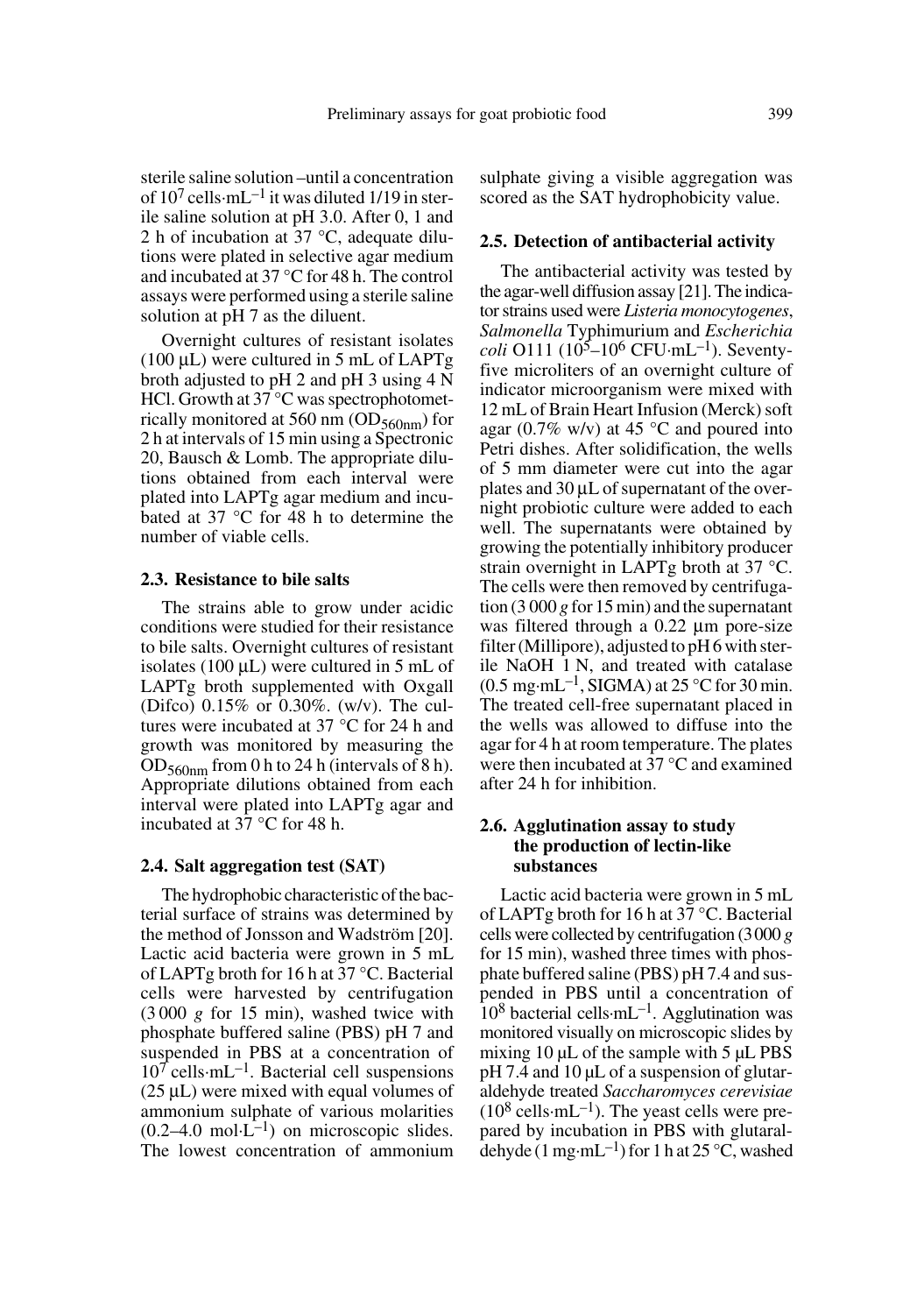twice with PBS, incubated for 30 min at 25 °C with 10 mg·mL<sup>-1</sup> glycine and washed as above. The treated yeast cells were stored at 4 °C as a suspension in PBS (0.1 g·mL<sup>-1</sup>) containing 0.02% sodium azide [22].

## *Inhibition agglutination assay*

The ability of different sugars to inhibit agglutination was tested by mixing 10 µL of bacterial cell suspension in PBS with 5 µL of the sugar solution (fucose, *N*-acetyl-glucosamine, glucose, galactose, sucrose, lactose, mannose and sialic acid). Five microliters of these carbohydrate solutions were individually added at 0.2 and 1 M, prior to the addition of 10 µL of the treated yeast suspension.

#### **2.7. Cell surface hydrophobicity**

Bacterial surface hydrophobicity was determined by the cell adherence to hydrocarbons assay [23]. The assayed bacteria were grown at 37 °C in LAPTg broth. Unless otherwise stated, the bacteria were collected by centrifugation from the early logarithmic growth phase, washed twice and resuspended in a physiological solution (PS) to an optical density  $OD_{600}$  of 0.5–0.7. Test hydrocarbon (1 mL) (hexadecane, toluene and xylene) was added to test tubes containing 3 mL of washed cells. The mixtures were blended on a vortex mixer for 90 s. The tubes were left to stand for 15 min for separation of the two phases and the OD of the aqueous phase was measured. Hydrophobicity was calculated from three replicates as the percentage decrease in the optical density of the original bacterial suspension due to cells partitioning into a hydrocarbon layer. The percentage hydrophobicity was calculated using the following equation:

```
%
hydrophobicity =
```
 $\frac{(OD_{600} \text{before mixing} - OD_{600} \text{ after mixing}) \times 100}{OD_{600} \text{ after mixing}}$ .  $-$ OD<sub>600</sub>before mixing

## **2.8. Mixed cultures**

Mixed cultures (a potentially probiotic strain + pathogen microorganism) were studied.

LAPTg broth (10 mL) were inoculated with  $10^6$ – $10^7$  CFU·mL<sup>–1</sup> of individual probiotic strains and  $10^6$  CFU·mL<sup>-1</sup> of pathogens. Pure (Control) and mixed cultures were incubated for 24 h at 37 °C and followed by measuring of  $OD_{560}$  (only Control cultures). Lactobacilli counts were determined on Rogosa agar (Merck), bifidobacteria on HHD agar [24], *Salmonella* Typhimurium and *Escherichia coli* O111 on Mc Conkey agar (Merck). All plates were incubated at 37 °C for 24–48h.

#### **2.9. Statistical analysis**

All the experiments were carried out in triplicate. The results were statistically evaluated with one way ANOVA and statistical significance was considered when  $P < 0.05$ .

#### **3. RESULTS AND DISCUSSION**

The study of the tolerance of lactic acid bacteria, isolated from fecal samples of 30 healthy Creole goats, to acidity (pH 2) and bile salts (0.3%), determined that only six can be considered potentially beneficial microorganisms. From 137 strains, only nine were able to grow in culture media added to 0.15% bile salts (Tab. I). The first host attributes, affecting the strain selection for probiotic use are the high acidity in the stomach or abomasum and bile salt concentration in the small intestine. The incubation of strains at a lower pH for some hours was used to screen potentially probiotic strains for their ability to survive in the stomach [4]. On the contrary, agar medium supplemented with 0.15% of oxgall was used to enumerate resistant bacteria to bile salts [25, 26], but a value of 0.3% was considered like a critical concentration for the selection of resistant strains [9, 27–29]. Gilliland et al. [27] reported a great dispersion among *Lactobacillus acidophilus* strains isolated from calf intestinal contents in their ability to grow in vitro in the presence of bile salts. In addition, when two strains, one exhibiting low and other high tolerance to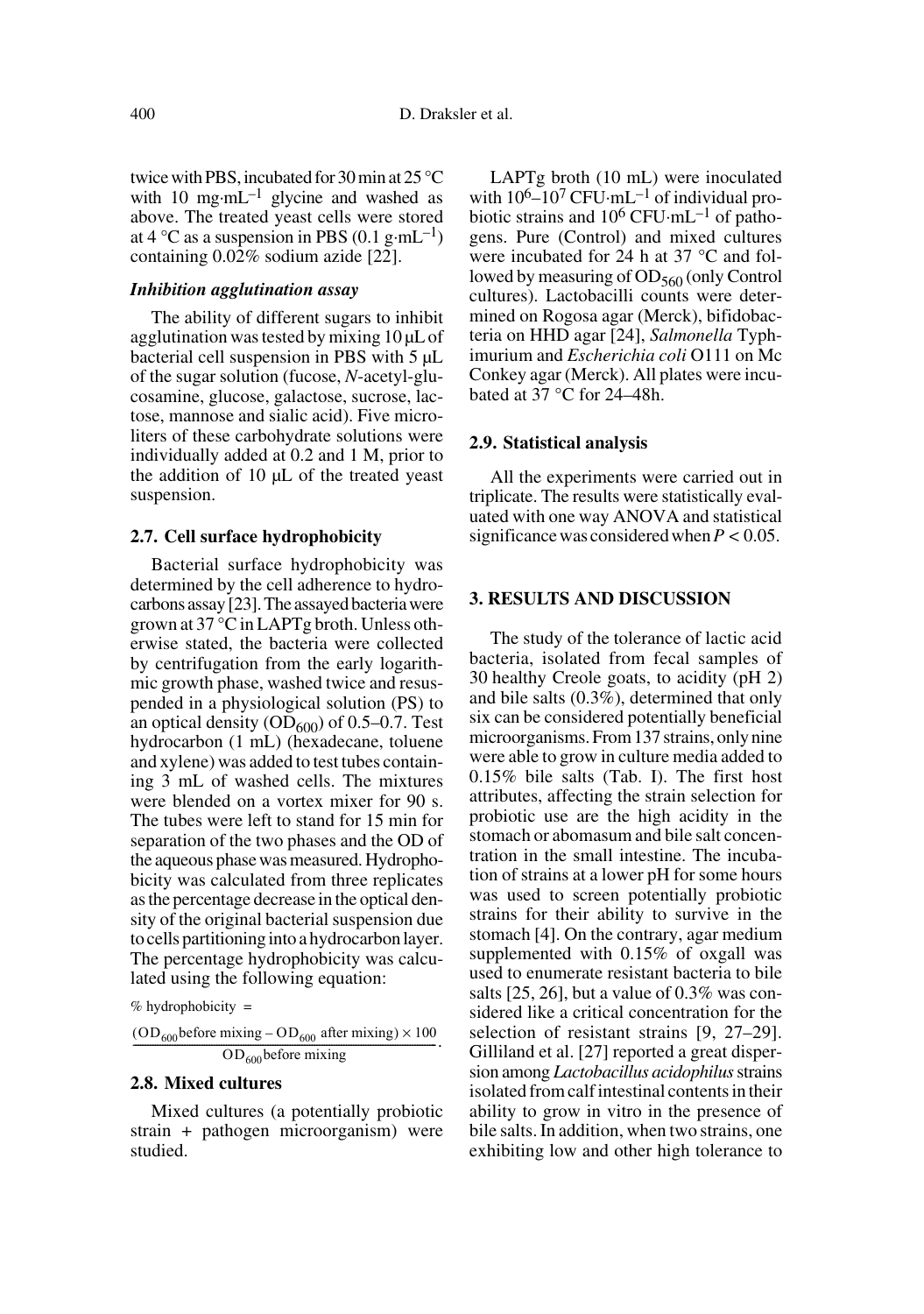|          | Microorganisms   | Lactobacillus |       |  |  | <i>Bifidobacterium</i> |                                    | <i>Enterococcus</i> |  |  |
|----------|------------------|---------------|-------|--|--|------------------------|------------------------------------|---------------------|--|--|
|          |                  |               |       |  |  |                        | DDL17 DDL19 DDL48 DDL51 DDBA DDB23 | DDE39 DDE49 DDE55   |  |  |
|          | Bile salts 0.15% |               |       |  |  |                        |                                    |                     |  |  |
| esistanc | Bile salts 0.30% | $^{+}$        | $\pm$ |  |  |                        |                                    |                     |  |  |
|          | $pH_2$           |               |       |  |  |                        |                                    |                     |  |  |

Table I. Selection of potentially probiotic strains isolated from the feces of Creole goats.

+: growth of strain. –: no growth of strain.

bile were administered orally to calves, the more resistant strain caused a greater increase in the number of lactobacilli than the one possessing a low tolerance [30].

One strain, *Lactobacillus* DDL48, showed antimicrobial activity against *Salmonella* Typhimurium and *Escherichia coli* O111, with an inhibition zone of 8–10 and 11– 13 mm diameter, respectively. These effects were observed with a non-adjusted pH supernatant. The remainding lactic acid bacteria strains were ineffective against the pathogens above mentioned pathogens and any strain against *Listeria monocytogenes* (with and without adjusted pH supernatants) (Tab. II). However, the supernatants obtained from cultures of *Lactobacillus* DDL48, adjusted to a pH 6 with a NaOH solution or treated with catalase (in order to exclude the acidity and hydrogen peroxide effects, respectively) were unable to inhibit the growth of the pathogens. From these results it can be infered that any strain considered in this report is antimicrobial, and the antagonistic effects observed in *Lactobacillus* DDL48 against *Salmonella* Typhimurium and *Escherichia coli* O111 were due to low pH for the organic acid production.

Previous works related to lectin-like structures in lactobacilli isolated from chickens [8, 29] or from pigs [9] present different carbohydrate specificity; from poultry strains, glucose/mannose mediated the interaction of *Lactobacillus animalis*, fucose/mannose the agglutination of *Lactobacillus fermentum* and N-acetyl-glucosamine the assay of *Lactobacillus fermentum* subsp. *cellobio-* *sus*. However the results reported by Gusils et al*.* [9] on *Lactobacillus acidophilus* C2, a pig strain, indicate that the lectin-like structure has sucrose as specific sugars of binding yeast. In addition, Morata de Ambrosini et al. [31] reported that the interaction treated yeasts-*Lactobacillus casei* CRL431, a strain of human origin, is mediated by mannose/ sucrose. The great variability observed from sugars involved in yeast agglutination, suggest that the binding specificity is a characteristic of strain and independent of their origin.

The aggregation ability of two strains isolated from goats was recorded as positive for the salt aggregation test (SAT), and was positive for five strains for the agglutination of treated yeasts assays (Tab. II). The addition of lactose (1 M) inhibited agglutination from *Lactobacillus* DDL17, and the addition of sialic acid (0.2 M) was able to inhibit the agglutination from the other lactobacilli strains, namely DDL19 and DDL48. This agglutination assay performed with *Enterococcus* DDE39 was inhibited only after the addition of N-acetyl-glucosamine (0.2 M). The results on the high specificity found in the agglutination test from these four strains, could be correlated to the presence of external lectin-like structures with a carbohydrate affinity. On the contrary, *Enterococcus* DDE55 showed an affinity for five sugars because the addition of glucose, lactose, mannose, N-acetyl-glucosamine and sucrose determined the inhibition of the agglutination of treated yeasts by this strain (Tab. II).

It is known that the hydrophobic nature of prokaryotic cell walls is involved in several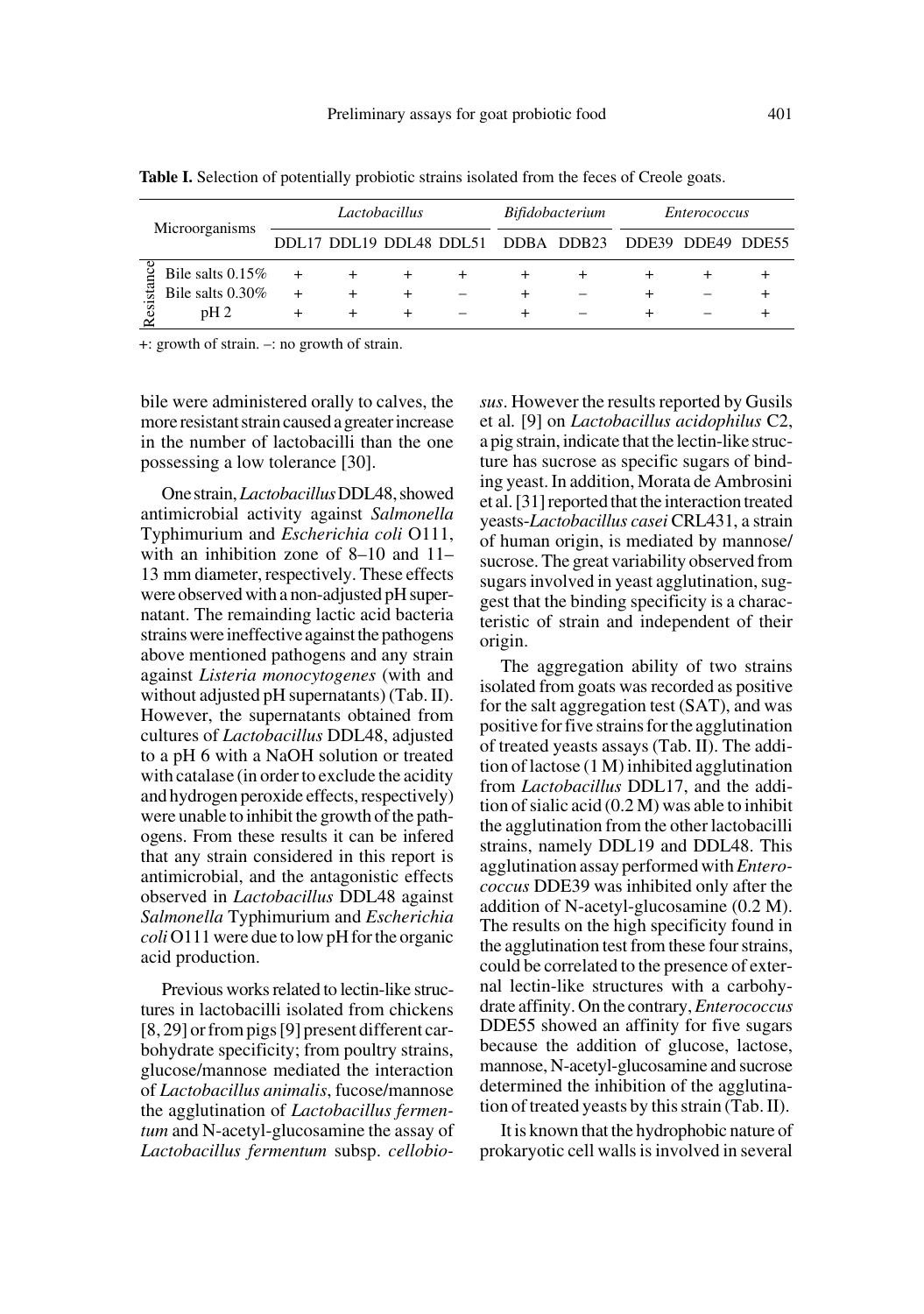|                               | Microorganisms                                                    | DDL17       | DDL19       | DDL <sub>48</sub> | <b>DDBA</b>     | DDE39         | DDE55         |  |  |  |  |
|-------------------------------|-------------------------------------------------------------------|-------------|-------------|-------------------|-----------------|---------------|---------------|--|--|--|--|
|                               | Escherichia coli O111                                             | $\equiv$ a  |             | $+^{\rm b}$       |                 |               |               |  |  |  |  |
|                               | Salmonella Typhimurium                                            |             |             | $^{+}$            |                 |               |               |  |  |  |  |
| spectrum                      | Listeria monocytogenes                                            |             |             |                   |                 |               |               |  |  |  |  |
| Antimicrobial                 |                                                                   |             |             |                   |                 |               |               |  |  |  |  |
|                               | Aggregation <sup>c</sup>                                          |             | 0.2         | 0.2               |                 |               |               |  |  |  |  |
|                               | Agglutination                                                     | $+d$        | $+$         | $+$               | e               | $^{+}$        | $^{+}$        |  |  |  |  |
|                               | Agglutination assays with the addition of a carbohydrate solution |             |             |                   |                 |               |               |  |  |  |  |
|                               | Fucose                                                            | $+d$        | $+$         | $+$               | ND <sup>h</sup> | $+$           | $+$           |  |  |  |  |
|                               | Galactose                                                         | $+$         | $+$         | $+$               | <b>ND</b>       | $+$           | $+$           |  |  |  |  |
|                               | Glucose                                                           | $^{+}$      | $^{+}$      | $+$               | <b>ND</b>       | $\ddot{}$     | $\mathcal{S}$ |  |  |  |  |
|                               | Lactose                                                           | $\_f$       | $+$         | $+$               | ND              | $+$           | $\mathcal{S}$ |  |  |  |  |
|                               | Mannose                                                           | $+$         | $+$         | $+$               | ND              | $+$           | $\mathcal{S}$ |  |  |  |  |
|                               | N-acetyl-glucosamine                                              | $^{+}$      | $\ddot{}$   | $+$               | ND              | $\mathcal{g}$ | $\mathbf{g}$  |  |  |  |  |
|                               | Sucrose                                                           | $^{+}$      | $+$         | $+$               | ND              | $+$           | $\mathcal{S}$ |  |  |  |  |
| Potential adhesive properties | Sialic acid                                                       | $^{+}$      | _g          | $\mathcal{S}$     | ND              | $+$           | $+$           |  |  |  |  |
|                               | Hydrophobicity (%)                                                |             |             |                   |                 |               |               |  |  |  |  |
|                               | Hexadecane                                                        | $26 \pm 10$ | $60 \pm 14$ | $47 \pm 9$        | $16 \pm 3$      | $2 \pm 1$     | $2 \pm 1$     |  |  |  |  |
|                               | Xylene                                                            | $35 \pm 3$  | $57 \pm 14$ | $68 \pm 14$       | $27 \pm 10$     | $5 \pm 3$     |               |  |  |  |  |
|                               | Toluene                                                           | $31 \pm 7$  | $63 \pm 8$  | $69 \pm 15$       | $21 \pm 5$      | $4 \pm 3$     |               |  |  |  |  |

**Table II.** Selection criteria of potentially probiotic strains isolated from the feces of Creole goats.

a No inhibition zone.

**b** Inhibition zone.

 $\rm ^c$  The lowest concentration of ammonium sulphate giving visible aggregation.  $\rm ^d$  Agglutination of treated yeasts.

e No agglutination of treated yeasts.

f 1 M final concentration.

g 0.2 M final concentration.

h Not determined.

biological processes such as the interaction of bacteria-intestinal epithelial cells or bacteria-phagocytic cells [32]. Rosenberg et al. [23] demonstrated that bacterial strains possessing superficial hydrophobic characteristics added to organic solvents, but not the strains without hydrophobic characteristics. For this reason the bacterial adhesion to organic solvents was proposed as a technique to study superficial cellular hydrophobicity [22]. The use of this assay was limited due to the harmful effects of xylene on the cell walls inducing lysis. However the use of hexadecane does not have negative effects on bacterial cells, and this organic solvent was recommended [33].

Our results on hydrophobic properties showed that the strains able to agglutinate yeasts presented similar hydrophobic characteristics for the three assayed solvents (Tab. II). The highest hydrophobic percentages corresponded to the lactobacilli strains, namely DDL19 and DDL48, which demonstrates that these microorganisms presented important superficial characteristics, besides a high binding specificity from the agglutination assays. The aggregation with low ammonium sulphate (0.2 M) of these two strains confirmed their hydrophobic characteristics. However, *Enterococcus* DDE39, who also presented high specificity in the yeast agglutination test, did not turn out to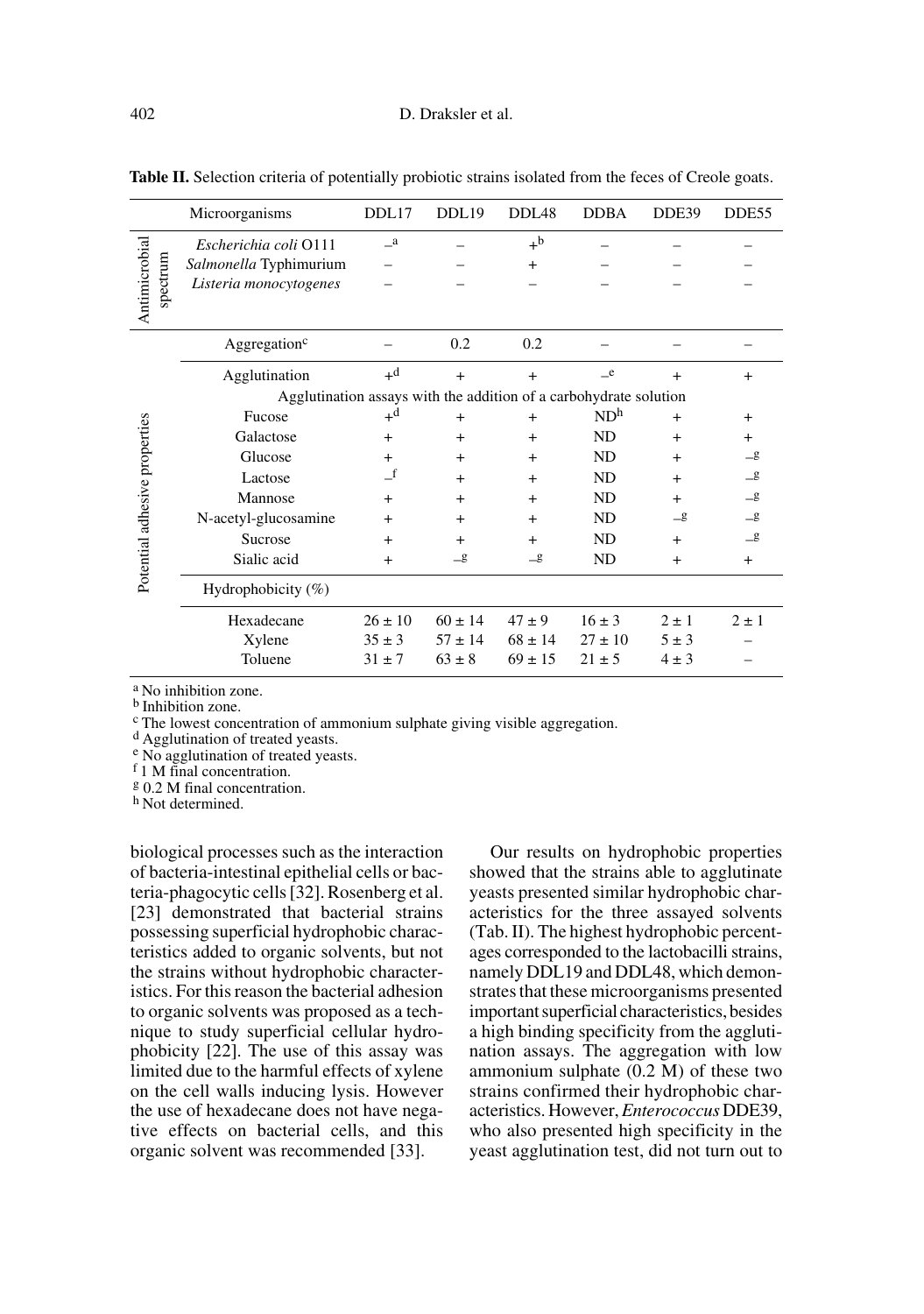

**Ø Salmonella Typhimurium** ■ E.coli 0111

**Figure 1.** Inhibition of enteropathogenic microorganisms by *Lactobacillus* or *Bifidobacterium* strains in mixed cultures. Control: Pure cultures of pathogens *Salmonella* Thyphimurium; **Escherichia coli O111. DDBA : Mixed culture between** *Bifidobacterium* DDBA and *Salmonella* Thyphimurium. DDBA  $\Box$ : Mixed culture between *Bifidobacterium* DDBA and *Escherichia coli* O111. DDL19 : Mixed culture between *Lactobacillus* DDL19 and *Salmonella* Thyphimurium. DDL19 : Mixed culture between *Lactobacillus* DDL19 and *Escherichia coli* O111. DDL48 : Mixed culture between *Lactobacillus* DDL48 and *Salmonella* Thyphimurium. DDL48 : Mixed culture between *Lactobacillus* DDL48 and *Escherichia coli* O111.

be a hydrophobic strain. These results were in agreement with the scientific bibliography regarding the general criteria for selecting probiotic microorganisms, which points out that several tests are complementary but not restricting. The mechanism of adhesion requires the participation of different surface constituents that interact in a sequential manner to overcome repulsive forces [34].

Different double mixed cultures between potentially probiotic strains and host-specific pathogenic microorganisms were carried out using competition assays. After incubation (37 $\degree$ C, 24 h), the evaluated strain counts did not present significant differences  $(P > 0.05)$  with respect to pure cultures (control). On the contrary, in the same mixed cultures, partial inhibition of the pathogens was observed. Considering the results of detection of antimicrobial activity it can be inferred that the growth of *Salmonella* Typhimurium was affected by 3 strains, but the greatest inhibition effect was of *Lactobacillus* DDL48, when the pathogen counts diminished almost 6 log units. The same antagonistic effect was observed against *Escherichia coli* O111, while the *Lactobacillus* DDL19 and *Bifidobacterium* DDBA strains did not exert inhibitory action against these pathogenic microorganisms (Fig. 1). The antipathogenic effect observed in the mixed culture between *Lactobacillus* DDL48- *Salmonella* Typhimurium and *Lactobacillus* DDL48-*Escherichia coli* O111 could be explained as a nutritional competition with the addition of an acidity effect, but not as the production of antimicrobial substances like bacteriocins or hydrogen peroxide. In the mixed cultures between *Lactobacillus* DDL19-*Salmonella* Typhimurium and *Bifidobacterium* DDBA-*Salmonella* Typhimurium, the antipathogenic effects was owed to only a nutritional competition.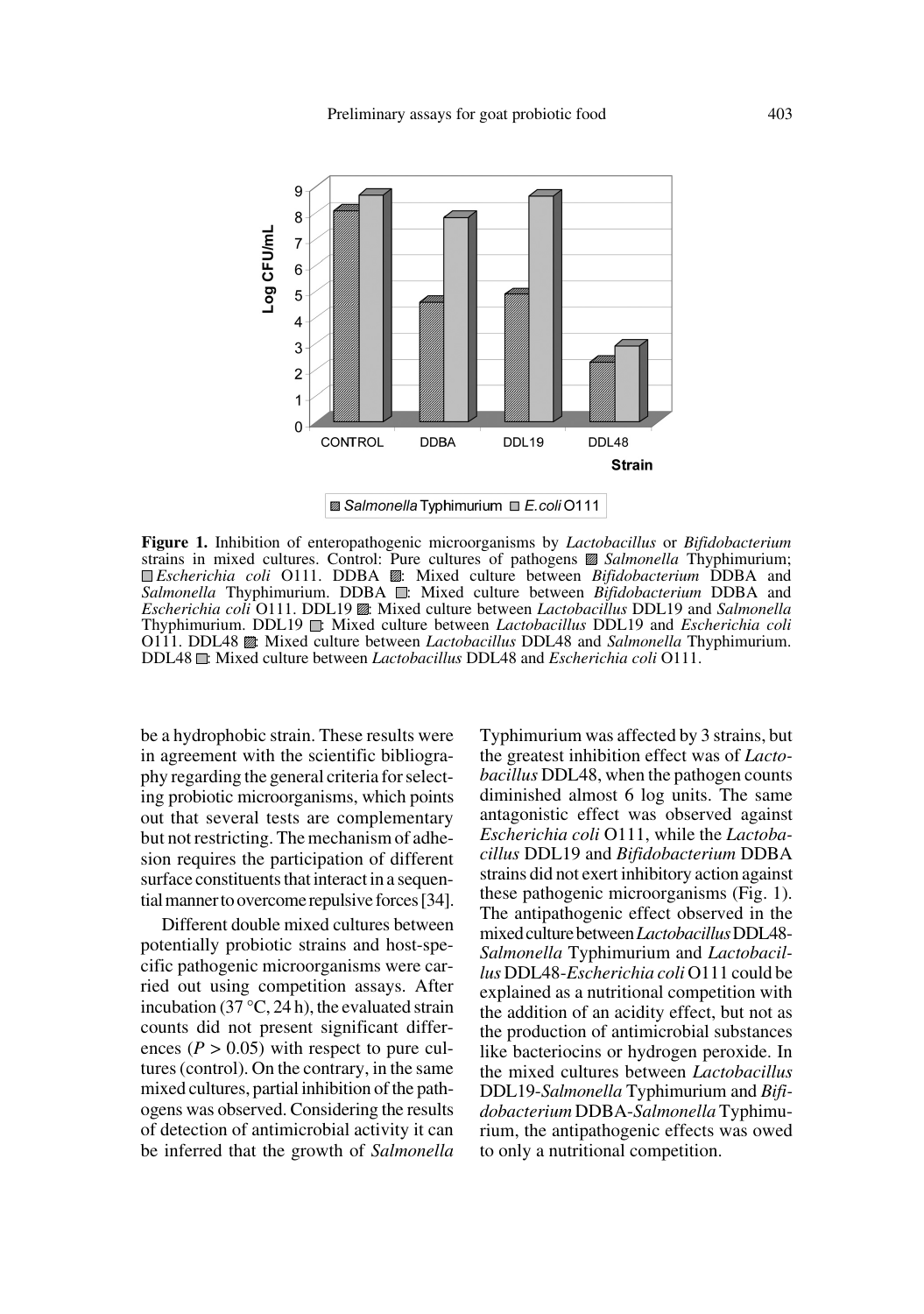Among the 137 strains isolates, only six were selected because of their potentially probiotic properties considering adhesion capacity, antipathogenic activity against enteric bacteria, their resistance to bile salts (0.3%) and a pH 3.0. At the present, we are studying the nematicidal activity of the pre-selected strains. The non-translocation concentration of probiotic selected strains must be determined before performing probiotic assays in goats to measure their effect on the animal is performance and sanitary status.

#### **ACKNOWLEDGEMENTS**

The authors thank Dr C. Gusils for his valuable technical assistance and to Mrs. Yolanda Borchia for her collaboration. This work was supported by CIUNT D-220 and PIP 2348 Grants.

#### **REFERENCES**

- [1] Church DC, Pond WG. Fundamentos de Nutrición y Alimentación de Animales. Editorial Limusa, S.A. de C.V., Grupo Noruega Editores, México, 1998.
- [2] Hirsh DC. Relation of normal microflora to structures and functions of the gastrointestinal tract. In: Anderson NV (Ed), Veterinary Gastroenterology, Febiger, Philadelphia, PA, 1980, p 207.
- [3] Mikolajcik EM, Hamdan IY. *Lactobacillus acidophilus.* II. Antimicrobial agents. Cult Dairy Prod J 1975, 12: 8.
- [4] Havenaar R, Ten Brink B, Huis in't Veld JHJ. Selection of strains for probiotic use. In: Fuller R (Ed), Probiotics: The Scientific Basis, 1st ed, Chapman & Hall, London, 1992, p 209– 221.
- [5] Fuller R (Ed). Probiotics: The scientific basis. Chapman & Hall, ltd., London, 1992.
- [6] Lema M, Williams L, Rao DR. Reduction of fecal shedding of enterohemorrhagic *Escherichia coli* O157:H7 in lambs by feeding microbial feed supplement. Small Rumin Res 2001, 39: 31–39.
- [7] Umberger SH, Notter DR, Webb KE, McClure WH. Evaluation of a *Lactobacillus acidophilus* inoculant on feedlot lamb performance. Anim Sci Res Rep, Virginia Agric Exp Stat Virginia Poly 1989, 8: 40–45.
- [8] Gusils C, Pérez Chaia A, González S, Oliver G. Lactobacilli isolated from chicken intestines: Potential use as probiotics. J Food Protect 1999, 62: 252–256.
- [9] Gusils C, Bujazha M, González S. Preliminary studies to design a probiotic for use in swine feed. Interciencia 2002, 27: 409–413.
- [10] Abe F, Ishibashi N, Shimamura S. Effect of administration of bifidobacteria and lactic acid bacteria to newborn calves and piglets. J Dairy Sci 1995, 78(12): 2838–2846.
- [11] Draksler D, Monferrán MC, González S, Oliver G. Ovicidal activity of lactic acid bacteria on the intestinal nematode eggs obtained from goats. In: Research Institute of Veterinary Medicine, Department of Gnotobiology and Diseases of Young (Ed), The Prospects of probiotics in prevention and therapy of diseases of young, Proc. International Probiotic Conference, 2000, p 44.
- [12] Audisio MC. Estudio de bacterias lácticas con actividad antipatógena para el diseño de suplementos probióticos para aves. Doctoral thesis, Universidad Nacional de Salta, Argentina, 1999.
- [13] Newman KE, Dawson KA, Morehead MC. Antagonistic activities of bacterial isolates from probiotic feed supplements upon pathogenic and rumen bacteria. J Anim Sci 1990, 68 (Suppl 1): 505.
- [14] Ozawa K, Yabu-uchi K, Yamanaka K, Yamashita Y, Nomura S, Oku I. Effect of *Streptococcus faecalis* BIO-4R on intestinal flora of weanling piglets and calves. Appl Environ Microbiol 1983, 45: 1513–1518.
- [15] Tournut J. Applications of probiotics to animal husbandry. Rev Sci Tech Off Int Epiz 1989, 8: 551–556.
- [16] Weinberg ZG, Muck RE, Weimer PJ. The survival of silage inoculant lactic acid bacteria in rumen fluid. J Appl Microbiol 2003, 94: 1066–1071.
- [17] Salminen S, Isolauri E, Salminen E. Clinical uses of probiotics for stabilizing the gut mucosal barrier: successful strains and future challenges. Antonie van Leeuwenhoek 1998, 70: 347–358.
- [18] Bergey's Manual of determinative bacteriology, 9th ed, Williams & Wilkins, Baltimore, 1989.
- [19] Raibaud P, Caulet M, Galpin J V, Mocquot G. Studies on the bacterial flora of the tract alimentary of pigs. II. Streptococci: selective enumeration and differentiation of the dominant groups. J Appl Bacteriol 1961, 24: 285– 291.